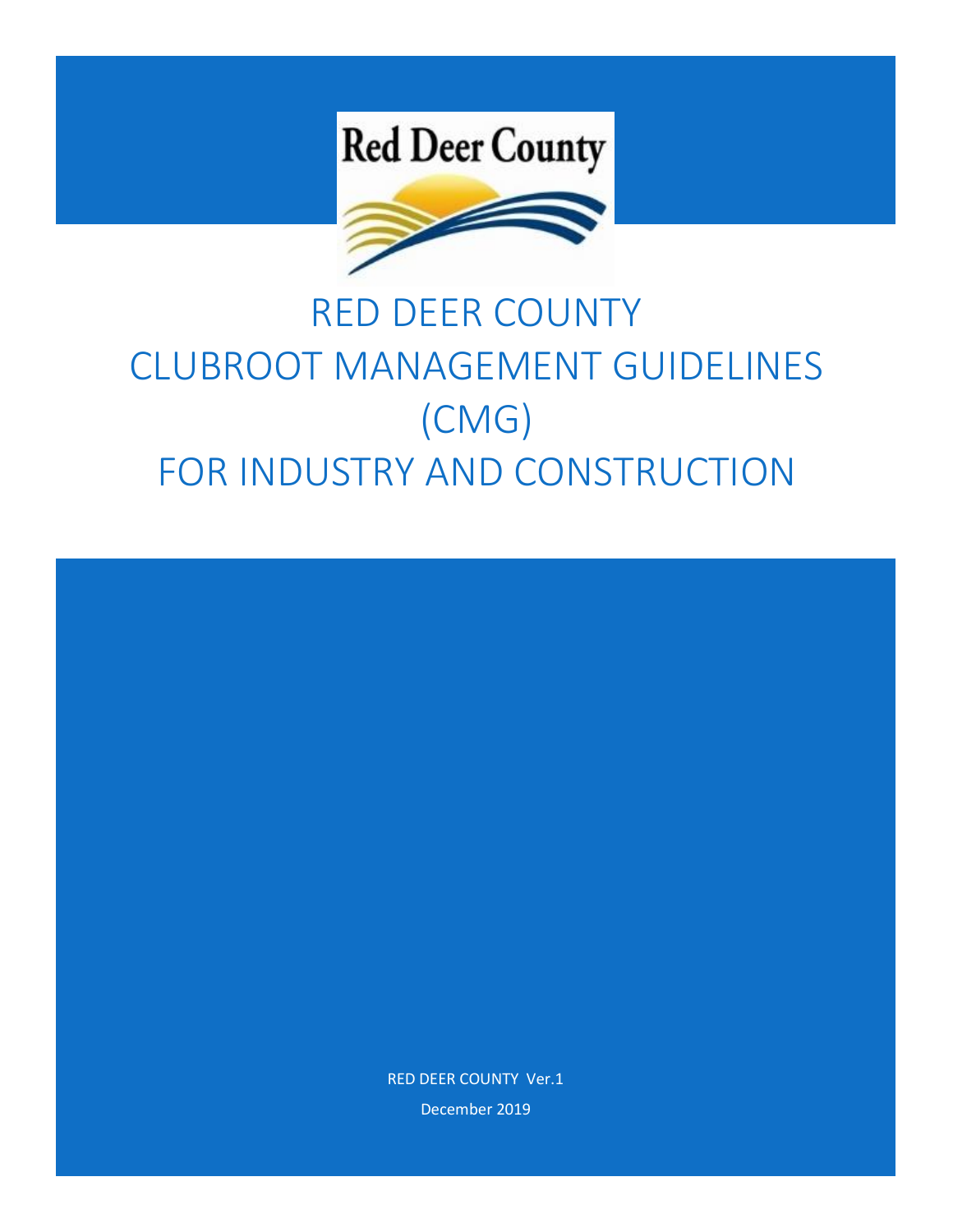#### **1. Introduction**

The following are Clubroot Management Guidelines (CMG) compiled by Red Deer County for the purposes of mitigating the potential spread of Clubroot. These are guidelines only and do not guarantee against the spread of Clubroot, but they may aid in preventing it. The following guidelines apply equally to Red Deer County Staff (Operations & Construction) as well as  $3<sup>rd</sup>$  party industry (O&G, Utilities, Surveyors, and Engineers etc).

Clubroot is a soil-borne disease that affects canola, mustard, and other cruciferous plants in the brassica family. Topsoil contaminated with Clubroot spores may be transported between fields by equipment, vehicles or by personnel. Symptoms of infection will vary depending on the growth stage of the plant. Clubroot causes the formation of a "club" or "gall" within the roots of the plant. The best available way to prevent the spread of Clubroot disease is through the thorough cleaning of vehicles, equipment and personnel so that potentially infected topsoil is not carried from one land parcel to the next.



As of November 2019, there are 43 confirmed Clubroot infestations in Red Deer County: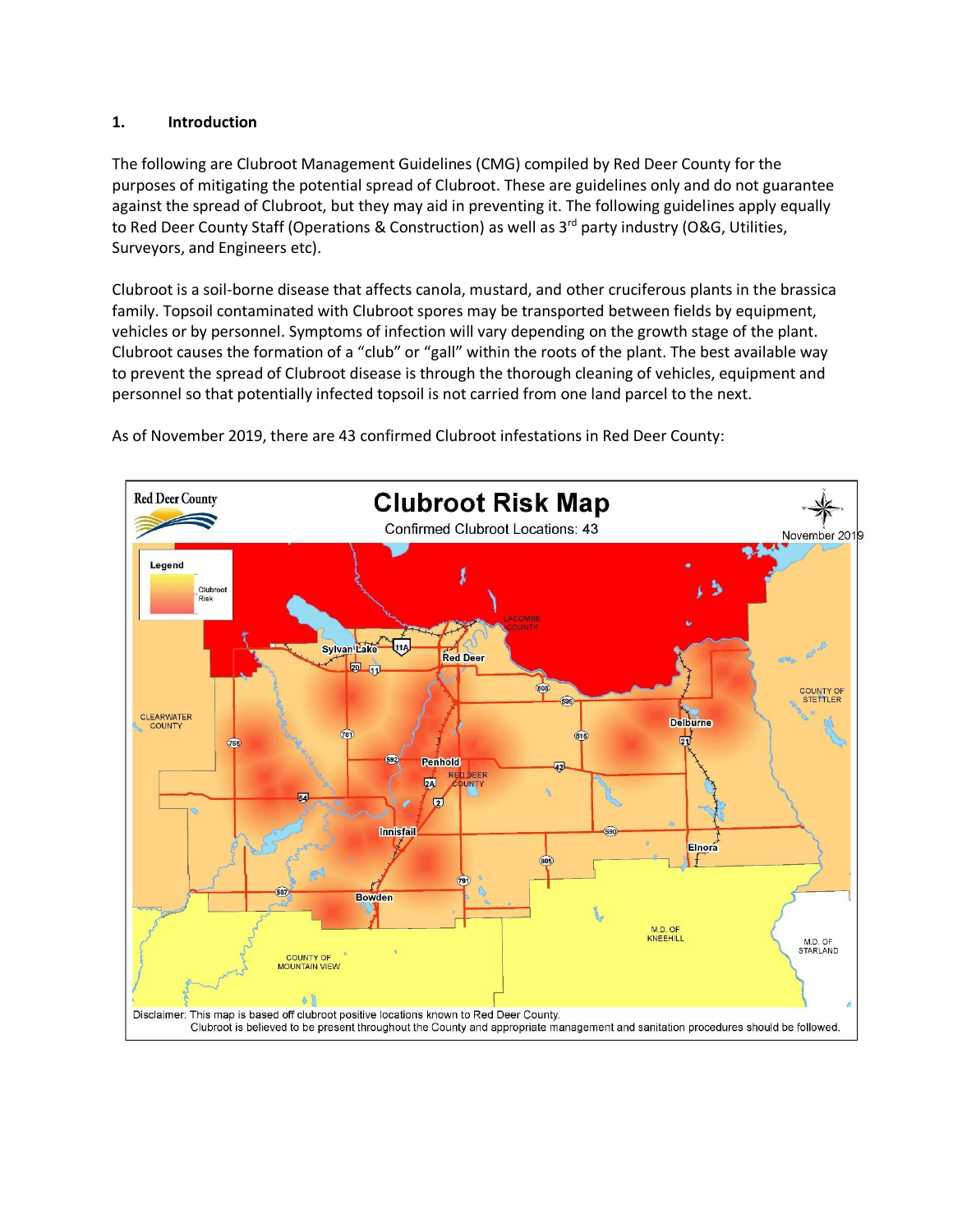#### **2. Vehicle and Personnel Guidelines**

The following general requirements should be implemented for all areas and activities when accessing agricultural lands or handling topsoil:

- All vehicles, including trucks, all-terrain vehicles (ATV's), and equipment that are undertaking topsoil handling or may come into contact with topsoil, must arrive to site in clean condition free of topsoil and vegetative debris. Inspect all vehicles and equipment when it arrives on site to ensure it is clean and free of soil and debris.
- Avoid using common field approaches to enter fields whenever possible. This is the most common place to find Clubroot in any field due to the high volume of equipment and vehicle traffic.
- Minimize vehicle, equipment and personnel contact with agricultural topsoil.
- Postpone work if topsoil is wet or if there are high winds or other environmental conditions that may increase the risk of soil transfer.
- Minimize tracking topsoil onto County road surfaces. If it cannot be avoided, roads should be washed regularly.
- Topsoil transfer between land parcel boundaries is prohibited.
- When walking on cultivated agricultural land, personnel should ensure that they are wearing the plastic disposable boots, or disinfect footwear with bleach solution. Booties are to be worn in one field only and disposed of after use.
- $\bullet$  If a vehicle does have large clumps of mud on it, leave the mud where you acquired it. (e.g. knock off any mud before exiting the field or farm site.
- Periodically disinfect brooms and shovels used in cleaning and when moving to a new area. A tool bath or soak for 20 minutes in disinfectant is required.
- Wooden rig matting is not recommended as it is difficult to clean/sanitize between parcels.

As equipment crosses property lines, it will likely require cleaning. Individual landowners will determine what cleaning action is required. Please see Risk Level Cleaning Protocol below.

| <b>Risk Level</b> | <b>Description</b>            | <b>Action</b>                                |  |  |
|-------------------|-------------------------------|----------------------------------------------|--|--|
| Low Risk          | Clubroot not suspected in the | Requires mechanical cleaning before entering |  |  |
|                   | area                          | and upon exit (remove soil with a broom or   |  |  |
|                   |                               | shovel)                                      |  |  |
| Moderate          | Clubroot in the area, but not | Requires mechanical removal and a high       |  |  |
| <b>Risk</b>       | confirmed on the location     | pressure wash with water or steam            |  |  |
| High Risk         | Clubroot has been confirmed   | Mechanical removal, high pressure wash and   |  |  |
|                   | on the location               | disinfecting (with 2% Bleach Solution or     |  |  |
|                   |                               | Virkon)                                      |  |  |

#### **3. Risk Level and Minimum Cleaning Protocol**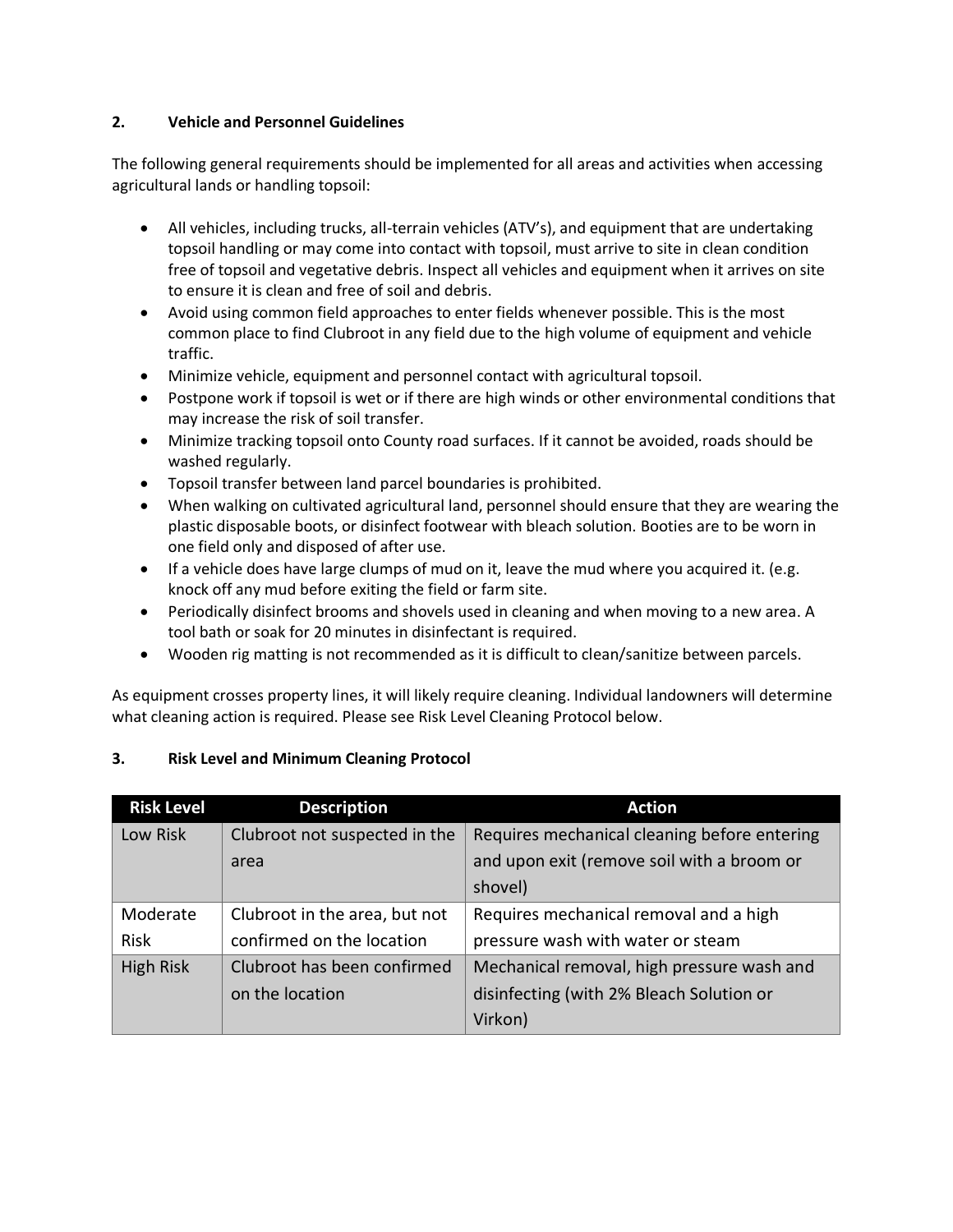# Example of a Recommended Clubroot Management Plan

| <b>Contents</b> |                 |
|-----------------|-----------------|
| 1.0             | $\sim$ $\sim$ 3 |
| 2.0             |                 |
| 3.0             |                 |
| 3.1.            |                 |
| 3.2             |                 |
| 3.3             |                 |
| 3.4             |                 |
| 3.4.1           |                 |
| 3.4.2.          |                 |
| 3.4.3.          |                 |
| 3.4.4.          |                 |
| 3.5             |                 |
| 3.5.1           |                 |
| 3.5.2.          |                 |
| 40              |                 |
| 5.0             |                 |
|                 |                 |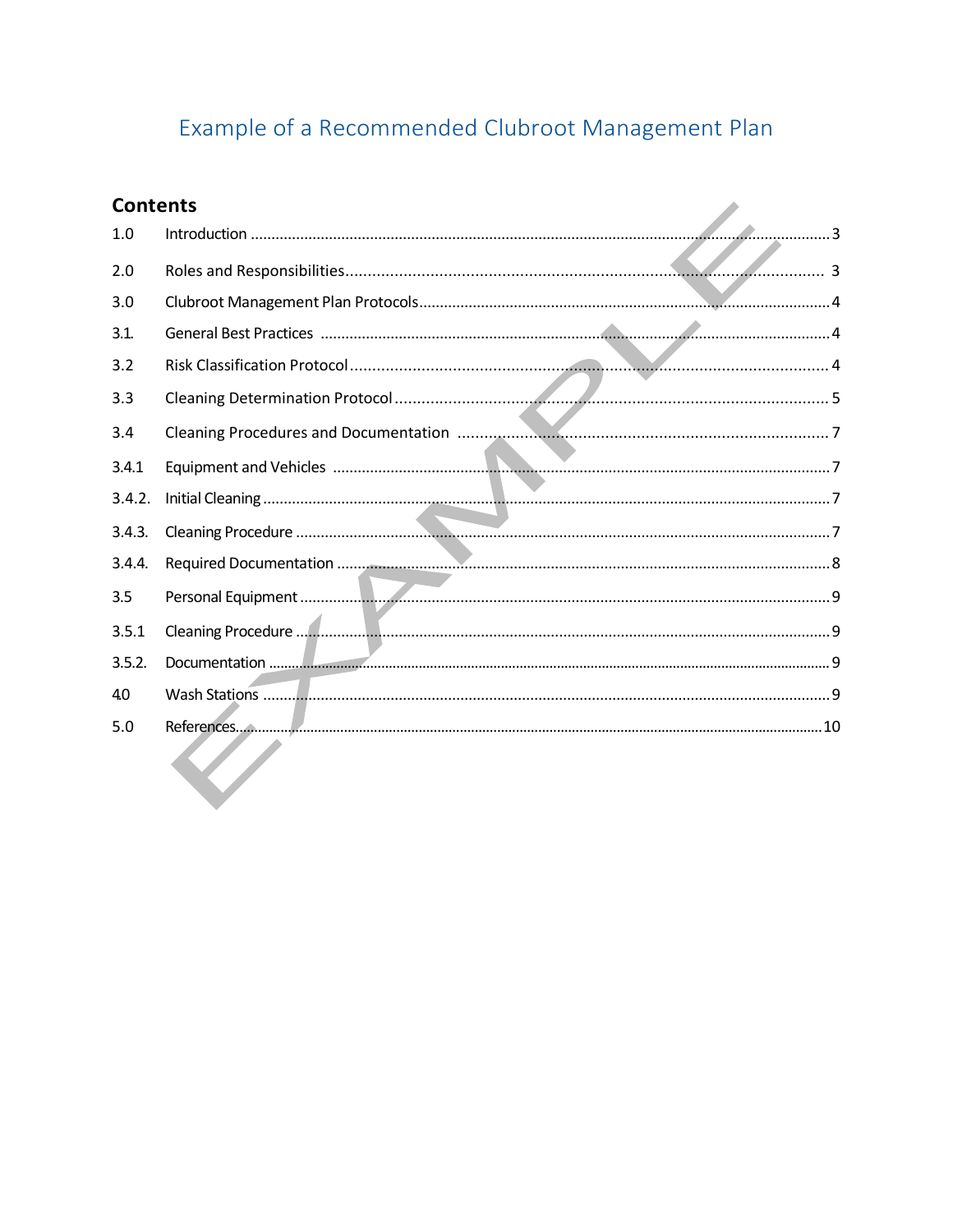# **1.0 Introduction**

The following is a Clubroot Management Plan (CMP) developed for the purposes of mitigating the potential spread of Clubroot.

To reduce any risk associated with the transfer of Clubroot, this CMP was developed to outline the mitigation measures that should be followed on the Project. This CMP meets the requirements and best practices set out in the following documents:

- . *Alberta Clubroot Management Plan* issued by the Government of Alberta; and,
- . *Clubroot Disease Management: Best Management Practices* issued by the Canadian Association of Petroleum Producers.

This CMP provides the cleaning protocols and documentation that will be adhered to for the duration of the Project, and mitigations to address concerns associated with agricultural compliance.

# **2.0 Roles and Responsibilities**

It will be the responsibility of any personnel travelling on and/or disturbing topsoil, whether by foot, truck or equipment, to ensure that they adhere to the proper cleaning protocol as dictated by this CMP. Ensure that Clubroot testing is completed and to provide the results of the testing prior to construction. Also, ensure that the CMP is communicated and distributed to necessary personnel for review and use, ensure that the objectives and requirements of the CMP are communicated clearly to all Project personnel and that if any updates have been made to the CMP, that those changes will also be communicated in a timely manner.

# **3.0 Clubroot Management Plan Protocols**

# **3.1. General Best Practices**

The following general best practices have been adopted from the Clubroot Management Plan:

**Topsoil testing for Clubroot infestation has been conducted along proposed work fronts and associated field access points prior to construction to assist with risk identification. The results of the soil analysis should be communicated to the landowner. All parties involved must understand the status of land to effectively reduce the spread of diseases and pests;**

- All vehicles, including trucks, all-terrain vehicles (ATVs), and equipment that are undertaking topsoil handling or may come into contact with topsoil, must arrive to site in clean condition free of topsoil and vegetative debris;
- Main field access point will be avoided during surveys, where possible;
- Field access and equipment staging locations will be suitably prepared (i.e. strip topsoil);
- Working in wet conditions will be avoided, where possible;
- Topsoil transfer across land ownership boundaries is prohibited;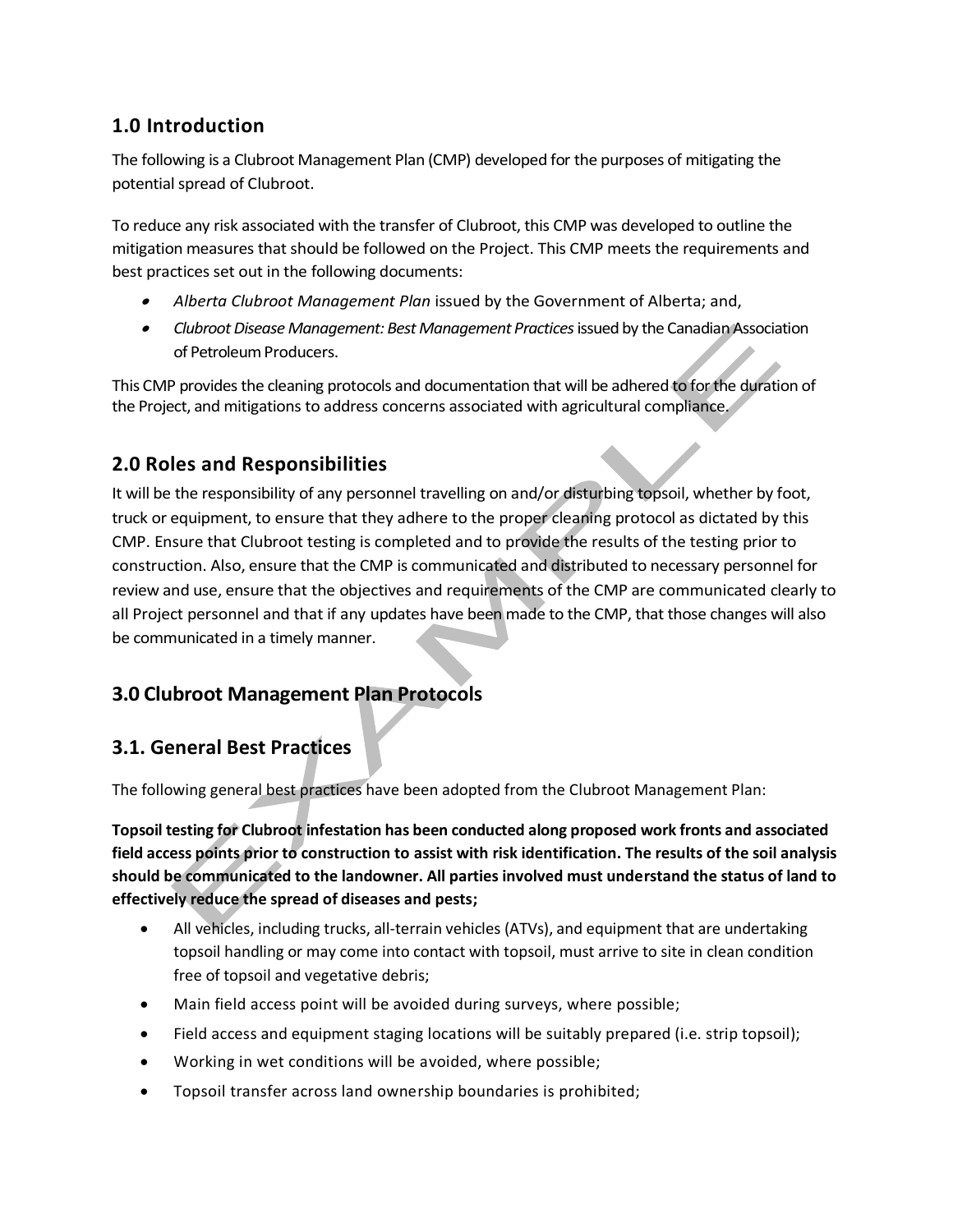- Soil erosion will be minimized by appropriate practices and mitigation;
- Periodic disinfection of brooms and shovels used in cleaning; and,
- Avoid the use of hay or straw for erosion control and reclamation work.

# **3.2 Risk Classification Protocol**

Once Clubroot testing is completed, each land parcel will be designated a risk level to reflect the potential or presence of Clubroot. The risk classifications and criteria are outlined in Table 3.2-1.

| <b>Table 3.2-1</b> | <b>Risk Classification</b>                                                                                                                                                                                                                                                                                                                                                                                  |
|--------------------|-------------------------------------------------------------------------------------------------------------------------------------------------------------------------------------------------------------------------------------------------------------------------------------------------------------------------------------------------------------------------------------------------------------|
| Low Risk           | Work on paved or graveled roadways or on stripped soil or barrier placed between<br>equipment and topsoil; or,<br>Non-cultivated land; or,<br>Soil analysis indicates absence of Clubroot AND not located adjacent to known Clubroot areas; or,<br>Unknown Clubroot infection status, AND located in a LOW risk zone (Cumulative Clubroot<br>Infestations in Alberta Map, Alberta Agriculture and Forestry) |
| <b>Medium Risk</b> | Cultivated land AND soil analysis indicates absence of Clubroot AND located adjacent to<br>known Clubroot areas; or,<br>Unknown Clubroot infection status AND located in MEDIUM risk zone.                                                                                                                                                                                                                  |
| <b>High Risk</b>   | Cultivated land AND soil analysis indicates presence of Clubroot; or,<br>٠<br>Unknown Clubroot infection status AND located in a HIGH risk zone.                                                                                                                                                                                                                                                            |

Three levels of cleaning have been defined in Table 3.2-2 and outline the requirements associated with each level of cleaning.

| <b>Table 3.2-2</b> | <b>Cleaning Level Descriptions</b> |                                                                                |  |  |  |
|--------------------|------------------------------------|--------------------------------------------------------------------------------|--|--|--|
| Level 1            | Rough Cleaning                     | Scrape or knock off dirt from equipment, vehicles or footwear using shovels,   |  |  |  |
| Cleaning           |                                    | brooms, hand scrapers, wire brushes, etc. This should remove 90% to 95% of the |  |  |  |
|                    |                                    | topsoil and crop debris.                                                       |  |  |  |
| Level 2            | High-Pressure                      | This will include a Level 1 Cleaning PLUS the removal of remaining soil from   |  |  |  |
| Cleaning           | Wash                               | equipment using a pressure washer, steam, or compressed air on all areas where |  |  |  |
|                    |                                    | soil accumulates. Air will only be used when the use of water is not feasible. |  |  |  |
| Level 3            | <b>High-Pressure</b>               | This will include a Level 2 Cleaning PLUS the misting of clean surfaces with a |  |  |  |
| Cleaning           | Wash, App of                       | disinfectant (2% active ingredient bleach solution). The surface should remain |  |  |  |
|                    | <b>Disinfectant</b>                | moist with the bleach solution for a minimum of 15 minutes.                    |  |  |  |

# **3.3 Cleaning Determination Protocol**

Three levels of cleaning have been defined in Table 3.2-2. The level of cleaning is dependent upon the direction of travel and the risk of spreading Clubroot. Cleaning is required anytime any personnel, trucks, or equipment enters or exits a land parcel and have been in contact with topsoil. To determine the level of cleaning required, the direction of travel must be considered. On large projects with multiple risk ratings, signage should be installed illustrating the risk on each parcel, indicating which sanitization protocol is required. The cleaning level determination protocol is presented in Figure 1.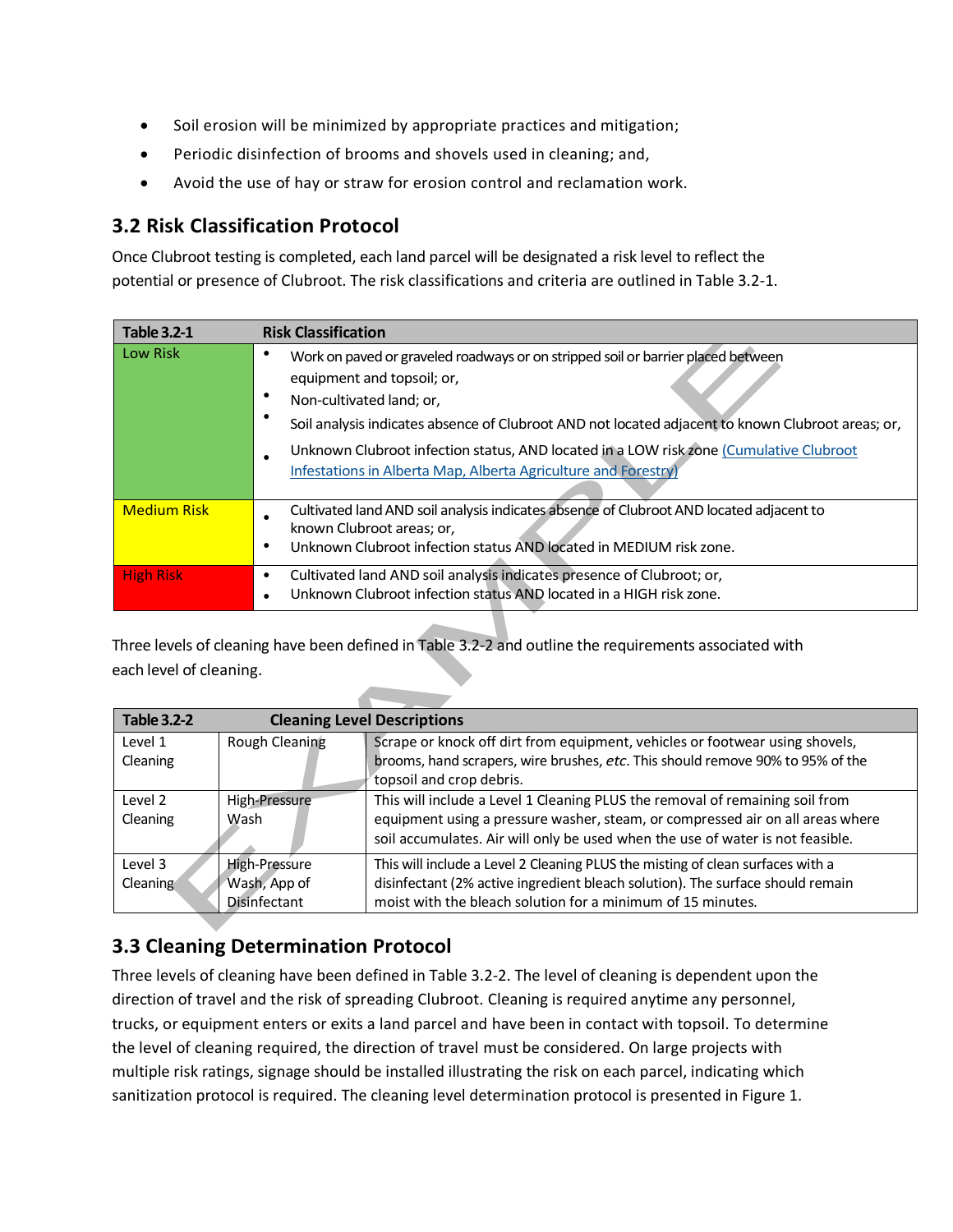

Figure 1. Cleaning Determination Protocol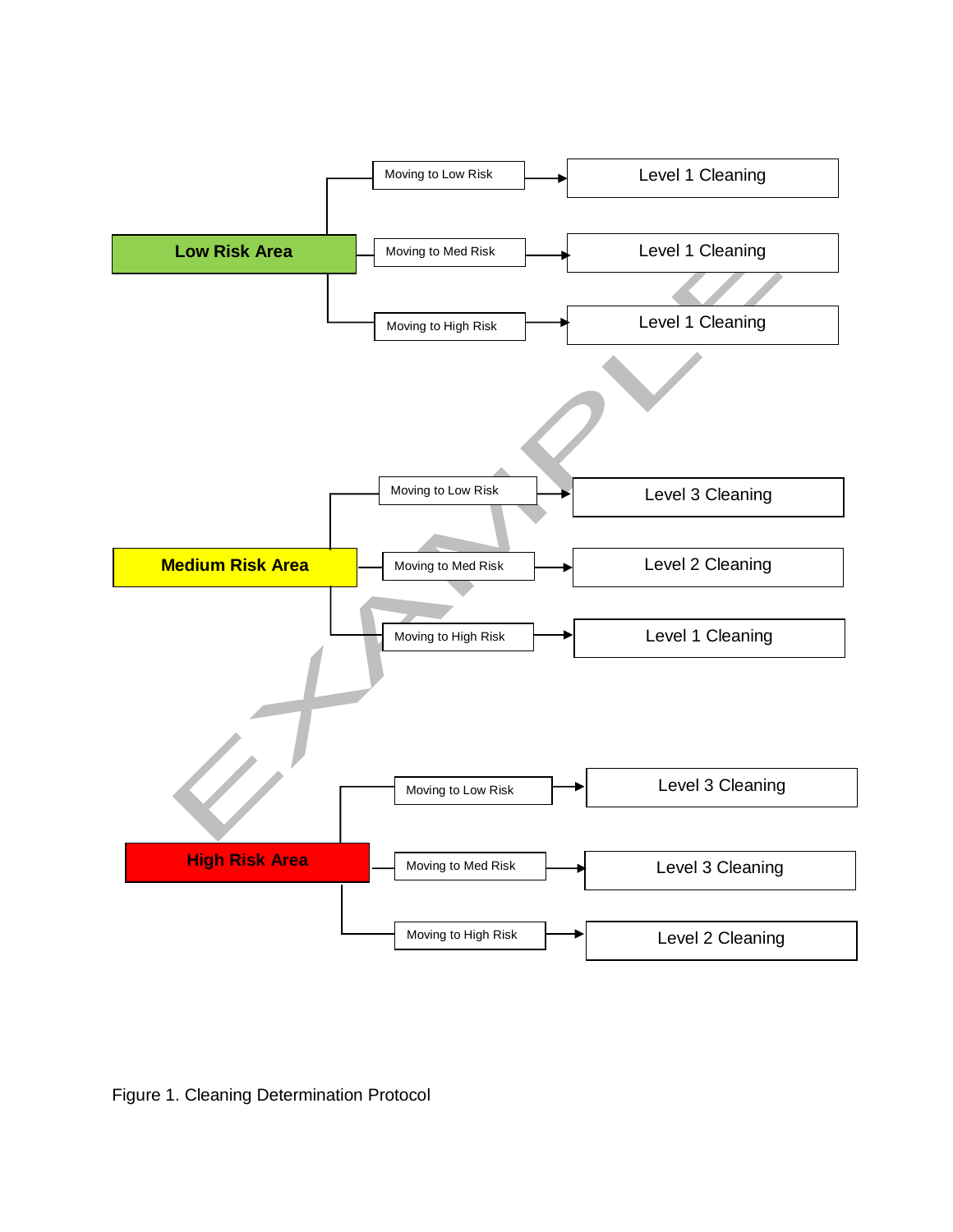# **3.4 Cleaning Procedures and Documentation**

Cleaning and documentation are the key elements of this CMP and completion of these elements is mandatory for any personnel, equipment and vehicles on the right-of-way (RoW) that will have any contact with topsoil or will be involved in topsoil disturbance.

Once all topsoil has been stripped from the RoW, no further cleanings will be required for personnel, equipment or vehicles that are operating solely on subsoil. If any topsoil contact occurs, the cleaning and documentation procedures must be followed.

#### **3.4.1 Equipment and Vehicles**

#### **3.4.2. Initial Cleaning**

Before any equipment can start operating on the Project, an initial cleaning inspection will be completed offsite along with written and photographic documentation. All equipment will be cleaned to a level 3 standard, regardless if work locations are located in Clubroot-infested lands or not. All equipment will arrive to site free of any debris, soil or vegetative manner and will be bleached prior to any work commencing. A written record and photographs of the initial equipment cleanings will be updated and maintained and will be available upon request.

#### **3.4.3. Cleaning Procedure**

#### **When entering a land parcel:**

- 1. Operator must ensure that the equipment or vehicle was cleaned appropriately prior to entering land parcel.
- 2. Operator must check and be aware of the risk classification of the land parcel that they are entering to ensure that an appropriate cleaning is completed when exiting the land parcel (as part of the Cleaning Determination Protocol in Figure 1).
- 3. Operator must ensure that the equipment or vehicle carries the appropriate cleaning tools (scrapers, brooms, etc) before entering the land parcel and/or ensure that upon exiting the parcel that a wash station is available to complete a level 2 and/or 3 wash.
- 4. Operator is to ensure that a copy of the initial cleaning log and any cleaning records are stored within the equipment or vehicle before entering the land parcel.

#### **When exiting a land parcel:**

- 1. The operator shall ensure that the equipment or vehicle has been cleaned to the level described in Table 3.1-1 (Cleaning Level Descriptions).
- 2. If only a level 1 clean is required, the operator shall use the appropriate tools (i.e*.* brushes, brooms, scrapers, shovels, etc.) to complete a mechanical clean of the equipment or vehicle. All debris, soil and vegetative matter shall be removed prior to exiting the parcel.
- 3. If a level 2 or 3 cleaning is required, the operator shall ensure that the equipment is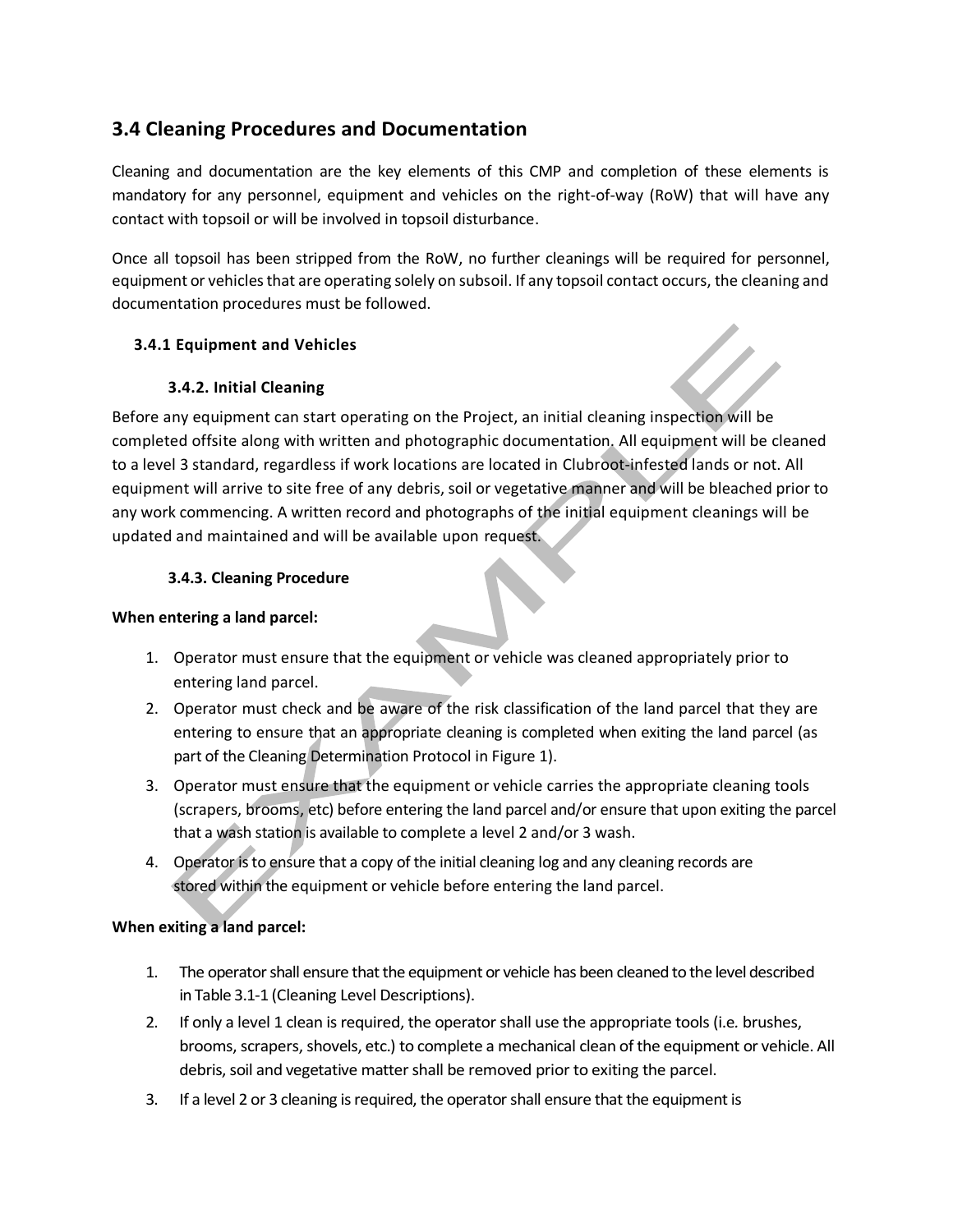appropriately cleaned and/or bleached at an approved wash station prior to exiting the land parcel.

- 4. If a level 3 cleaning has been completed, the equipment or vehicle is required to wait 15 minutes after bleach application to ensure proper disinfection.
- 5. Documentation is ALWAYS required when exiting a land parcel to ensure that the appropriate level of cleaning was completed and all records will be retained.

#### **3.4.4. Required Documentation**

A cleaning record log book will be kept within every piece of equipment and vehicle for the duration of the Project. All equipment and vehicles must be able to produce a copy of any cleaning records that have been completed since the equipment/vehicle started work on the Project. The cleaning record log book will include a form with two carbon copies outlining the level of cleaning completed for each piece of equipment. A sample copy of the form is provided in Appendix A.

#### **If a Level 1 Cleaning is required:**

- A cleaning record must be filled out by the operator no additional signatures are needed;
- Copy 1 of the record will be kept in the equipment or vehicle for the duration of the Project;
- Copy 2 and 3 will get handed into the foreman before the end of each working day;
- The crew foreman will hand in all cleaning records to the Project Manager or Coordinator at the beginning/end of each day;
- Provide the office administrator with Copies 2 and 3 at the end of each week;
- Retain Copy 2 for record keeping and provide Copy 3 to the Project Manager or Coordinator on a weekly basis.

#### **If a Level 2 Cleaning is required:**

- A cleaning record must be filled out by the operator at the wash station;
- The Level 2 cleaning must be inspected by and signed off by the Foreman, on the inspection and on the cleaning record;
- A *MINIMUM* of two photographs shall be taken during the inspection and retained for record- keeping;
- Copy 1 of the record will be kept in the equipment or vehicle for the duration of the Project;
- Provide the office administrator with Copies 2 and 3 at the end of each week;
- Retain Copy 2 for record keeping and provide Copy 3 to the Project Manager or Coordinator on a weekly basis.

#### **For a Level 3 Cleaning:**

- A cleaning record must be filled out by the operator at the wash station;
- The Level 3 cleaning must be inspected by and signed off by the Foreman, on the inspection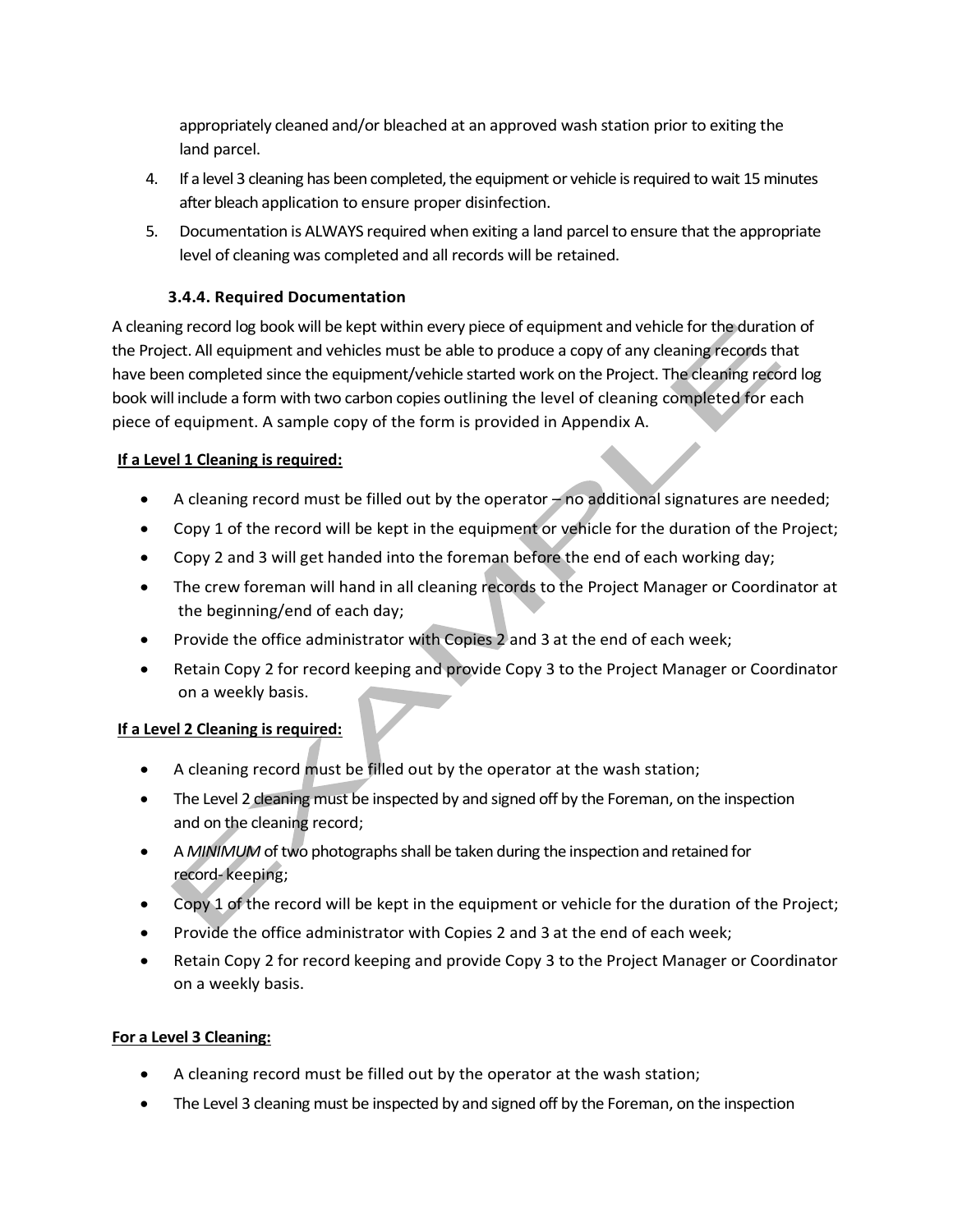and on the cleaning record;

- A *MINIMUM* of two photographs shall be taken during the inspection and retained for record- keeping;
- Copy 1 of the record will be kept in the equipment or vehicle for the duration of the Project;
- Provide the office administrator with Copies 2 and 3 at the end of each week;
- Retain Copy 2 for record keeping and provide Copy 3 to the Project Manager or Coordinator on a weekly basis.

### **3.5 Personal Equipment**

The same risk classifications and levels of cleaning will be required for personal footwear and tools.

#### **3.5.1. Cleaning Procedure**

#### **When entering a land parcel:**

- 1. Personnel are to ensure they are aware of the risk classification associated with that particular land parcel.
- 2. Personnel are to ensure that all personal footwear and equipment was cleaned appropriately prior to entering a land parcel.
- 3. Personnel are to ensure they carry the appropriate tools to clean their equipment (brushes, bottles of bleach, *etc*).
- 4. No documentation is required.

#### **When exiting a land parcel:**

1. Personnel are to determine the level of cleaning as per the "Cleaning Determination Protocol".

2. Personnel are to complete the level of cleaning as mandated by the above-mentioned protocol.

3. No further documentation is required.

# **3.5.2. Documentation**

No documentation will be required for the cleaning of personal equipment.

# **4.0 Wash Stations**

Wash stations will be set up along the RoW at designated locations as decided upon by construction staff. Washwater will be removed from wash stations using a straight-vac or hydro-vac and disposed of at an approved off-site location.